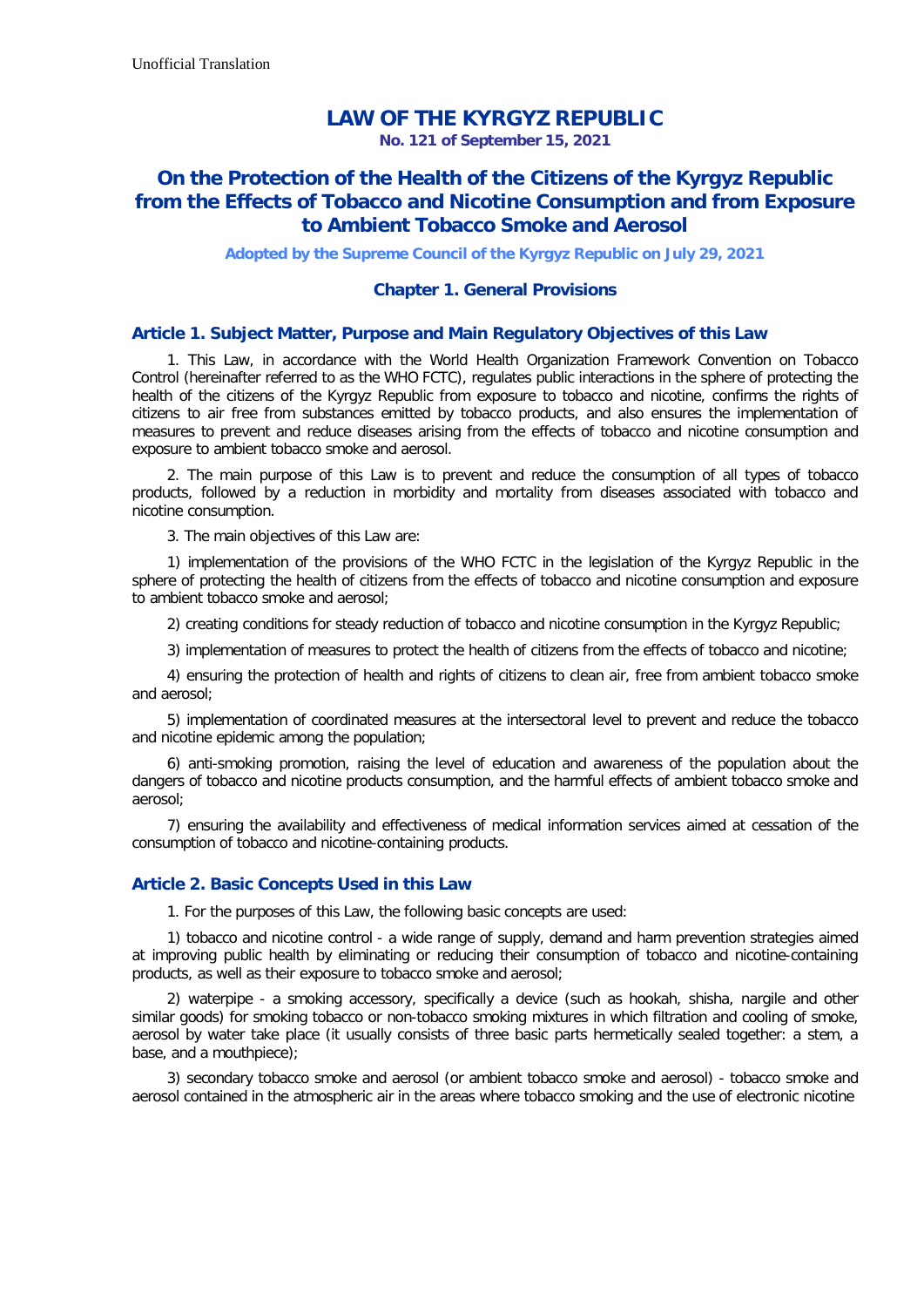delivery systems are or were carried out, arising from the used smoking tobacco and (or) nicotine-containing products and (or) exhaled by a person smoking or using electronic nicotine delivery systems;

4) heated tobacco products - tobacco products intended for inhalation of the aerosol formed as a result of heating tobacco electronically or otherwise without using the tobacco burning process;

5) ingredient - a substance (except for the tobacco leaf and other parts of the tobacco plant) used in the manufacture of tobacco products and present in the finished product, including in an altered form;

6) smoking - the use of tobacco and nicotine (tobacco and nicotine-containing products) for the purpose of inhaling products arising from their decay or heating;

7) smoking accessories - items intended for the process of smoking tobacco and nicotine-containing products (including smoking pipes, water pipes (hookahs), heat-not-burn tobacco products, electronic nicotine delivery systems (including electronic cigarettes), cigarette paper, lighters, and ashtrays);

8) smoking tobacco products - tobacco products intended for smoking;

9) treatment of tobacco (nicotine) addiction - providing medical care to tobacco and nicotine users, including providing behavioral support and medicines to stop the consumption of tobacco and nicotinecontaining products;

10) medical information regulations - a set of medical information rules applied for implementation of the measures of the WHO FCTC and this Law;

11) naswar - a non-smoking tobacco product intended for sucking and made from tobacco with the addition of an alkaline component (including lime) and other ingredients;

12) illegal trade - any type of practice or behavior prohibited by law that is related to production, shipment, receipt, possession, distribution, sale or acquisition, including any type of practice or behavior intended to facilitate such activities;

13) non-smoking tobacco products - tobacco products intended for sucking, chewing, or sniffing;

14) non-tobacco smoking mixture - a mixture that does not contain tobacco leaf and other parts of tobacco, and which is intended for consumption in various ways, including using water pipes;

15) nicotine — an alkaloid contained in plants of the genus Nicotiana, the family of nightshade species Nicotiana Tabacum and Nicotiana Rustica;

16) nicotine-containing liquid - liquid containing nicotine and intended for use in electronic nicotine delivery systems, including electronic cigarettes (in cartridges, reservoirs and other containers), used when heated for formation of aerosol intended for inhalation;

17) nicotine-containing non-smoking products - products containing nicotine or nicotine salts, vegetable raw materials and (or) food additives that are not tobacco products and are intended for sucking, chewing, sniffing, with the exception of medicines, as well as food products of natural origin containing nicotine in its natural form;

18) public places - places accessible to an unlimited number of persons or intended for collective use, regardless of the basis of the ownership and the right to use them, as well as the time of access to them;

19) public transport - common transport (automobile, railway, air, inland water, and urban electric transport) used to provide passenger transportation services;

20) premises - any space having a roof and (or) bounded by one or more walls or partitions, regardless of the type of materials used for the roof, wall or partitions, and regardless of whether the structure is permanent or temporary;

21) effects of tobacco and nicotine consumption - harm inflicted to people's life or health, and their living environment as a result of tobacco or nicotine consumption and exposure to ambient tobacco smoke and aerosol, as well as related medical, demographic, or socio-economic consequences;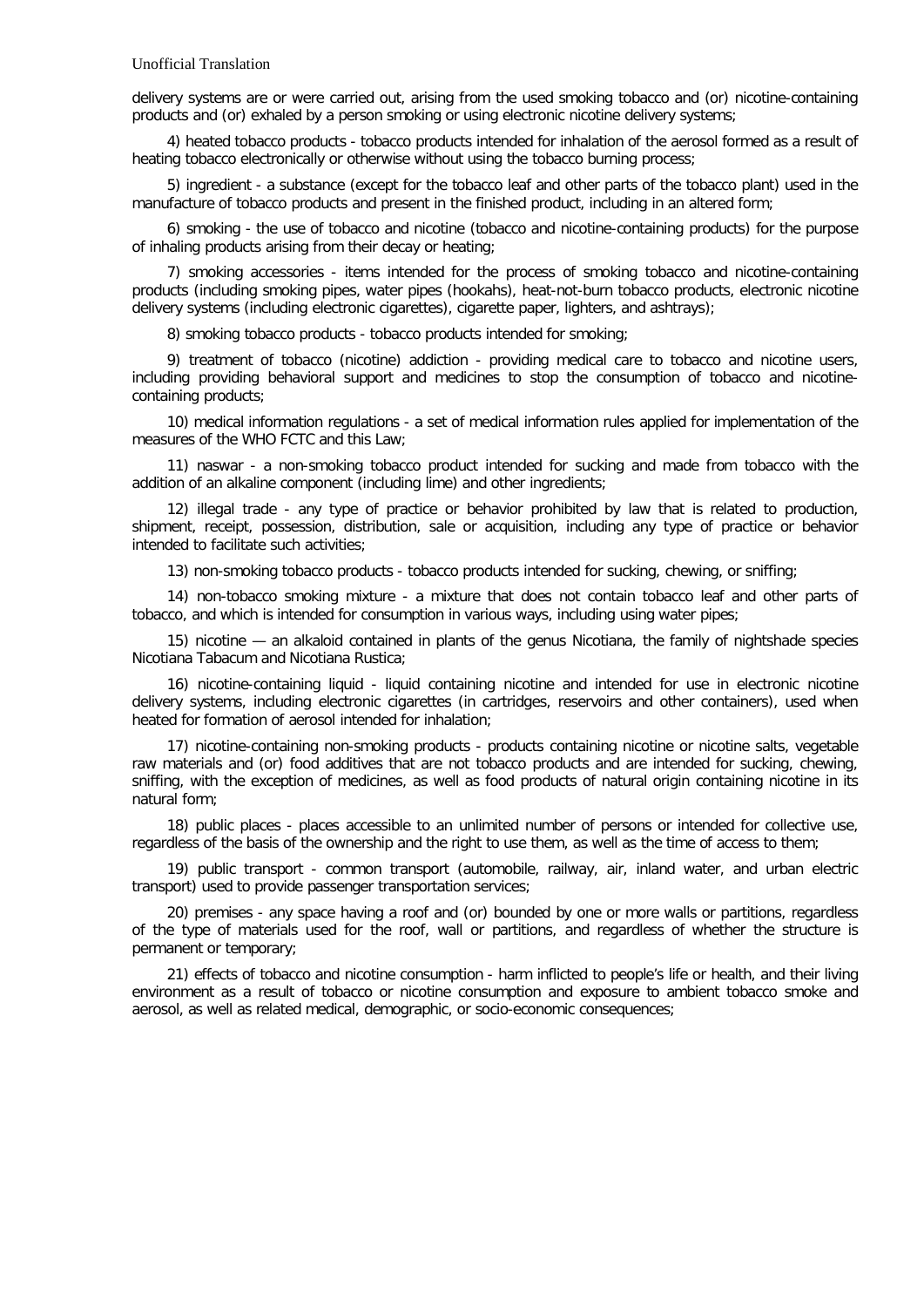22) tobacco consumption - smoking, sniffing, sucking, and chewing tobacco products, as well as other ways of using tobacco products for their intended purpose;

23) tobacco and (or) nicotine consumer - a person consuming any tobacco and (or) nicotine-containing product;

24) warning about the dangers of tobacco products consumption - information about the devastating effects of tobacco products and tobacco smoke consumption for human health, applied to the consumer packaging of tobacco products in the form of color drawings or photographic images, including text;

25) warning about the dangers of smoking tobacco and (or) non-tobacco mixture using water pipes (hookah, shisha, nargile and others) is information about the devastating effects of smoking tobacco or nontobacco smoking mixture for human health, applied to the packaging of water pipes in the form of color drawings or photographic images, including text;

26) warning about the dangers of using electronic nicotine delivery systems, including electronic cigarettes - information about the devastating effects of using electronic nicotine delivery systems, including electronic cigarettes, for human health, applied to the consumer packaging in the form of color drawings or photographic images, including text;

27) warning about the dangers of smoking products with heated tobacco - information about the devastating effects of tobacco smoking on human health, applied both to the consumer packaging of products with heated tobacco and to the consumer packaging of heat-not-burn tobacco products in the form of color drawings or photographic images, including text;

28) cessation of tobacco and nicotine consumption - the process of stopping the consumption of any tobacco and nicotine-containing product with or without someone's help;

29) workplace - a place of permanent or temporary stay of employees in the course of their work, including places used by an employee during working hours;

30) solution for electronic systems of nicotine delivery - a fluid with a nicotine content and/or gel with a nicotine content as well as a liquid or gel without nicotine content, designated for use in electronic systems of nicotine delivery, including in electronic cigarettes;

31) the advertisement and the stimulation of sales of tobacco and nicotine products, and smoking accessories - any type of transmission of commercial information, recommendations, or activities with the intent, the result, or the probable result of stimulating the sale of a tobacco product or the use of tobacco and nicotine directly or indirectly;

32) guidelines for the implementation of the articles of the WHO FCTC - documents approved by the decision of the Conference of the Parties to the WHO FCTC, developed to assist the states in the implementation of individual articles of the WHO FCTC;

33) a system for heating tobacco - an electronic apparatus (smoking accessory) designated for the use of heated tobacco products and producing an aerosol or steam to be inhaled by the user, including any item or part manufactured for use with the device regardless of whether it is sold separately;

34) promoting the cessation of tobacco and nicotine consumption are measures and approaches covering the entire population that contribute to the cessation of tobacco and nicotine consumption, including the treatment of tobacco (nicotine) addiction;

35) social corporate responsibility is a concept according to which organizations take into account the interests of society by assuming responsibility for the impact of their activities on customers, suppliers, employees, shareholders, local communities and other interested parties of the society, going beyond the scope of the statutory obligation to comply with legislation, and which assumes that organizations voluntarily take additional measures to improve the quality of life of the employees and their families, as well as the local community and society as a whole;

36) tobacco and nicotine sponsorship - any type of input into any event, endeavor, or separate entity, the intent, the result, or the probable result of which is to stimulate the sale of tobacco and nicotine containing products or the use of a tobacco and nicotine, directly or indirectly;

37) tobacco — a plant of the genus Nicotiana family of nightshade species Nicotiana Tabacum and Nicotiana Rustica, cultivated to obtain raw material;

38) tobacco products - products completely or partly manufactured from tobacco leaf and/or other parts of the tobacco plant as raw material, made in such a manner as to be used for sucking, chewing, sniffing;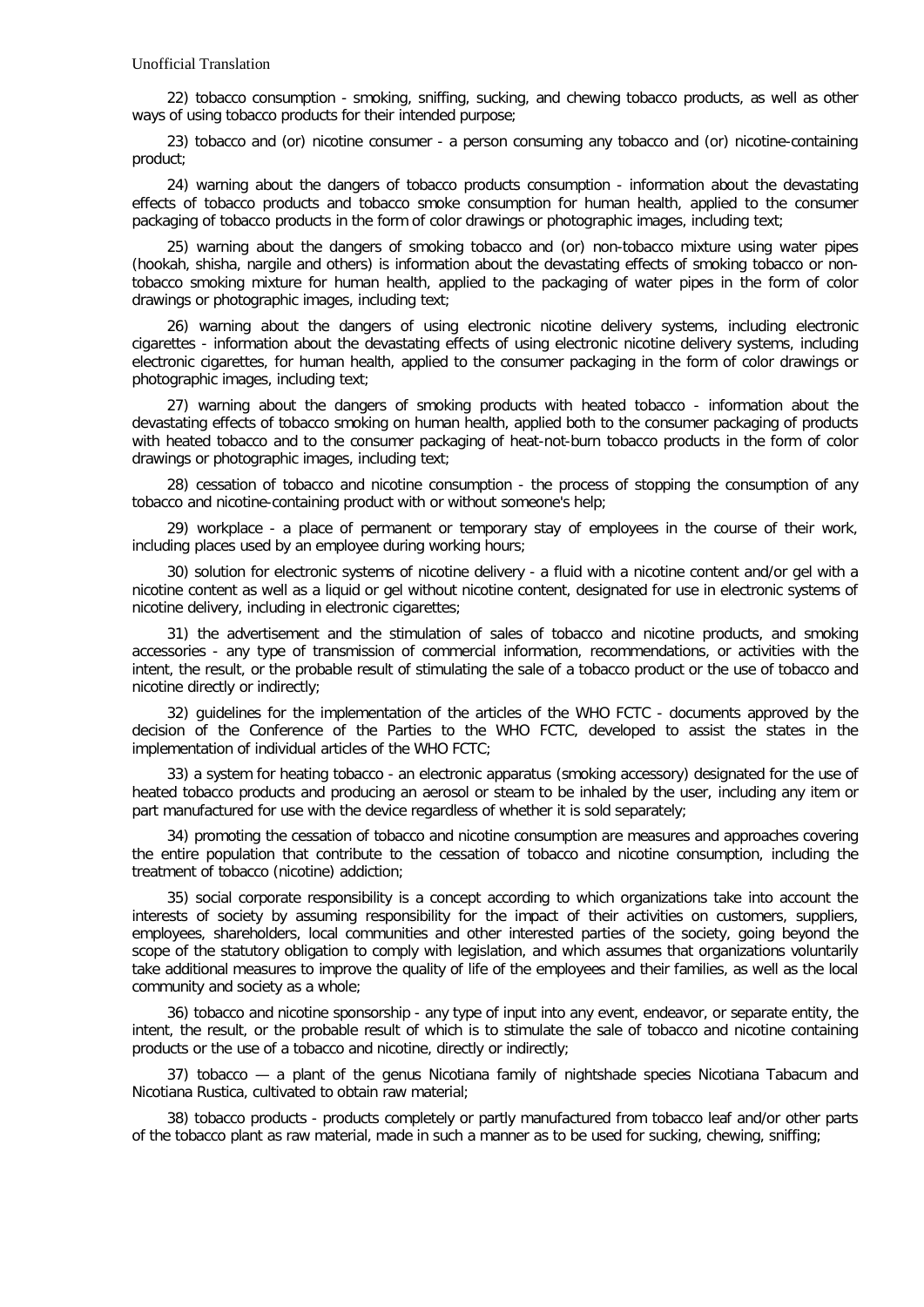39) tobacco (nicotine) addiction - a set of behavioral, cognitive and physiological phenomena that form after repeated consumption of tobacco and (or) nicotine and usually include a strong desire to consume tobacco and (or) nicotine, cause difficulty in controlling their consumption, and lead to constant consumption of tobacco and (or) nicotine;

40) tobacco organizations - legal entities, regardless of their organizational and legal form, engaged in production and movement of tobacco and nicotine-containing products. For the purposes of this Law, individual entrepreneurs engaged in the production and movement of tobacco and nicotine-containing products are deemed to be tobacco organizations;

41) electronic nicotine delivery systems (ENDS) - devices simulating tobacco smoking by heating the solution for electronic nicotine delivery systems and generating an aerosol or vapor inhaled by the user, including electronic cigarettes (may look similar to conventional tobacco products such as cigarettes, cigars, pipes or hookahs, and may also look like everyday household items, such as pens, USB flash drives and larger cylindrical, rectangular products or other types and shapes);

42) electronic cigarettes - tobacco-free products that, using electronic technologies, heat nicotinecontaining liquid (in cartridges, reservoirs and other containers for use in electronic cigarettes) and form an aerosol intended for inhalation.

2. Other concepts are used in this Law in the meanings defined by the WHO FCTC and the guidelines for the implementation of its articles, the Technical Regulations of the Customs Union "Technical Regulations on Tobacco Products" (TR CU 035/2014), and other technical regulations of the Customs Union/ Eurasian Economic Union.

## **Article 3. Legislation of the Kyrgyz Republic on the protection of the health of the citizens from the effects of tobacco and nicotine consumption, and from exposure to ambient tobacco smoke and aerosol**

The legislation of the Kyrgyz Republic in the sphere of protecting the health of the citizens from the effects of tobacco and nicotine, and from exposure to ambient tobacco smoke and aerosol is based on the Constitution of the Kyrgyz Republic and consists of this Law and other regulatory legal acts of the Kyrgyz Republic.

## **Article 4. The Relation of this Law to the Standards of the International Law**

1. The Kyrgyz Republic may conclude bilateral or multilateral international agreements in order to more effectively implement the WHO FCTC and its protocols.

2. In order to ensure the protection of the health of the citizens, the Kyrgyz Republic may take and implement measures in addition to those contained in the WHO FCTC and its protocols, including the implementation of such measures in accordance with international treaties adopted within the framework of regional integration associations to which the Kyrgyz Republic is a party, such as the Treaty on the Eurasian Economic Union.

## **Article 5. Regulation of the Circulation of Electronic Nicotine Delivery Systems and Liquid for Them**

In order to protect the health of the citizens of the Kyrgyz Republic from substances released by electronic nicotine delivery systems and to reduce the number of people with chronic tobacco (nicotine) addiction, the provisions of this Law apply to electronic nicotine delivery systems and solutions for them in accordance with this Law.

## **Chapter 2. National Policy in the Sphere of Protecting the Health of the Citizens from the Effects of Tobacco and Nicotine Consumption, and from Exposure to Ambient Tobacco Smoke and Aerosol**

## **Article 6. Main Principles of Protection of the Health of the Citizens from the Effects of Tobacco and Nicotine Consumption, and from Exposure to Ambient Tobacco Smoke and Aerosol**

The main principles of protection of the health of the citizens from the effects of tobacco and nicotine consumption, and from exposure to ambient tobacco smoke and aerosol: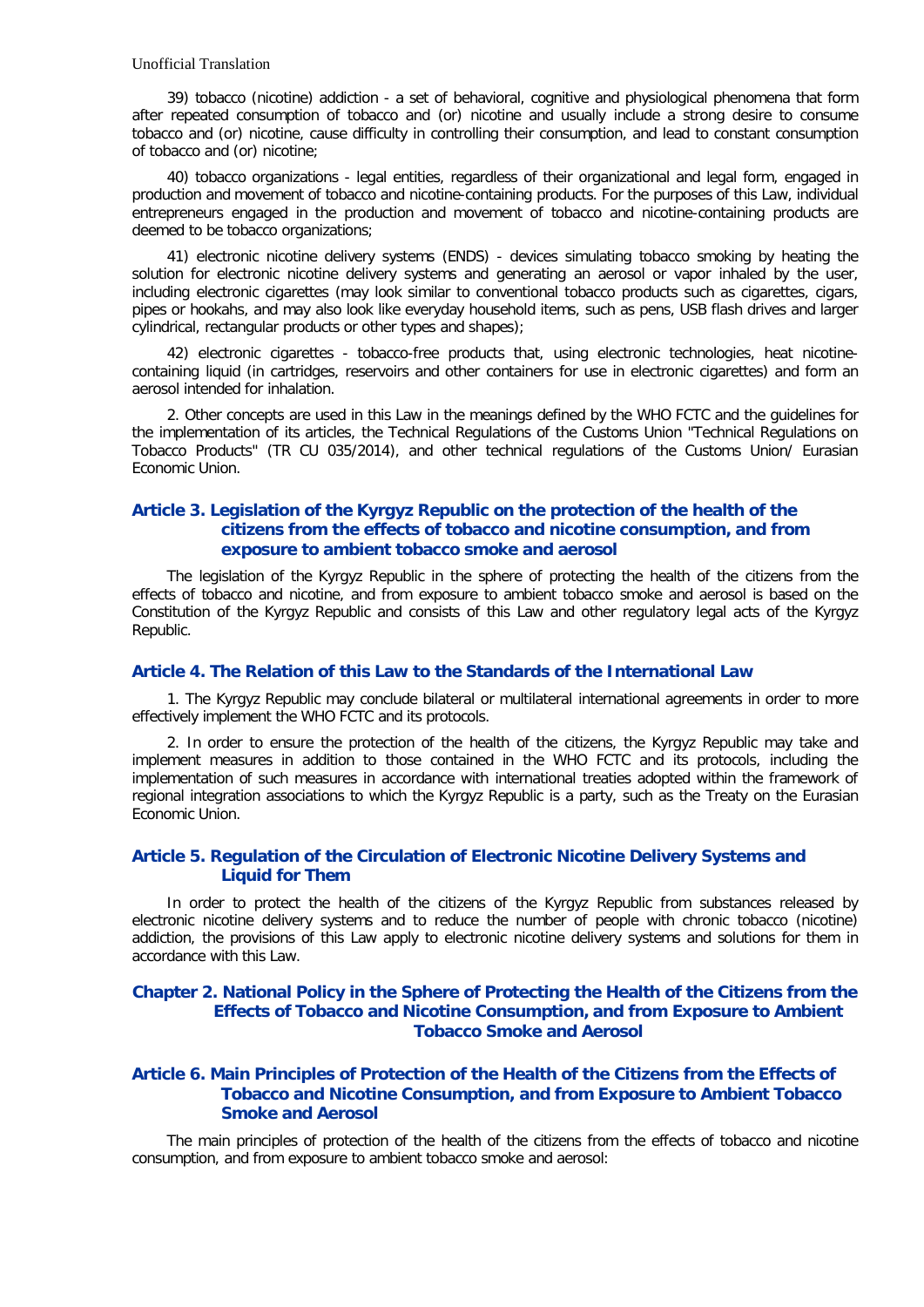1) observance of the rights of the citizens of the Kyrgyz Republic in the sphere of protecting the citizens from the effects of tobacco and nicotine consumption and from exposure to ambient tobacco smoke and aerosol;

2) political commitment to the development and establishment of state policies and strategies in the sphere of protecting the health of citizens from the effects of tobacco and nicotine consumption, and from exposure to ambient tobacco smoke and aerosol, the primacy of protecting the health of the citizens of the Kyrgyz Republic over the interests of tobacco organizations;

3) implementation of the tax policy that promotes a system to protect the health of citizens from the effects of tobacco nicotine consumption and from exposure to ambient tobacco smoke and aerosol;

4) active participation of citizens and local communities in addressing issues of protecting citizens' health and the environment from exposure to tobacco smoke and aerosol;

5) availability of information on the devastating effects of tobacco and nicotine consumption on human health;

6) compensation for damage caused to life or health of citizens as a result of tobacco and nicotine consumption, or exposure to ambient tobacco smoke and aerosol, including to persons having occupational diseases as a result of working in the tobacco industry;

7) protection of the process of development, adoption and implementation of the public health policy on tobacco and nicotine control from the impact of commercial and corporate interests of tobacco organizations;

8) openness and transparency of interaction of state bodies and local self-government bodies with a tobacco organization and its affiliated organizations;

9) taking effective measures to protect the rights of citizens to live without tobacco, nicotine, tobacco smoke and aerosol, to prevent morbidity, disability, premature mortality of the population, which are associated with tobacco and nicotine consumption and exposure to ambient tobacco smoke and aerosol, as well as to reduce the consumption of tobacco and nicotine-containing products by the population;

10) ensuring international cooperation of the Kyrgyz Republic in the sphere of protecting the citizens from the effects of tobacco and nicotine consumption and from exposure to ambient tobacco smoke and aerosol;

11) responsibility of state bodies and local self-government bodies, individual entrepreneurs and legal entities for ensuring the rights of citizens in the sphere of protecting the health of citizens from the effects of tobacco and nicotine consumption, and from exposure to ambient tobacco smoke and aerosol;

12) interaction of state bodies, local self-government bodies, public organizations, individual entrepreneurs, citizens and legal entities not related to tobacco organizations, on the protection of the health of citizens from the effects of tobacco and nicotine consumption, and from exposure to ambient tobacco smoke and aerosol;

13) informing the population about the narcotic and harmful nature of tobacco and nicotine-containing products and the harmful effects of ambient tobacco smoke and aerosol;

14) systematic approach, continuity and consistency in the implementation of measures provided for in this Law;

15) prevention of tobacco (nicotine) addiction among the population and reduction of all types of tobacco and nicotine-containing products in the market of the Kyrgyz Republic.

## **Article 7. State Guarantees in the Sphere of Health Protection of Citizens from the Consequences of Consumption of Tobacco, Nicotine and from Exposure to Environmental Tobacco Smoke and Aerosol**

The state guarantees:

1) protection of the rights of citizens of the Kyrgyz Republic in the sphere of health protection of citizens from the consequences of the consumption of tobacco and nicotine, and from exposure to ambient tobacco smoke and aerosol;

2) development, adoption, and implementation of state programs, including medical and information regulations, and other socio-economic measures aimed at reducing the supply of tobacco and nicotine and the demand for tobacco and nicotine-containing products;

3) protection of the public health policy on tobacco and nicotine control from the impact of commercial and corporate interests of tobacco organizations;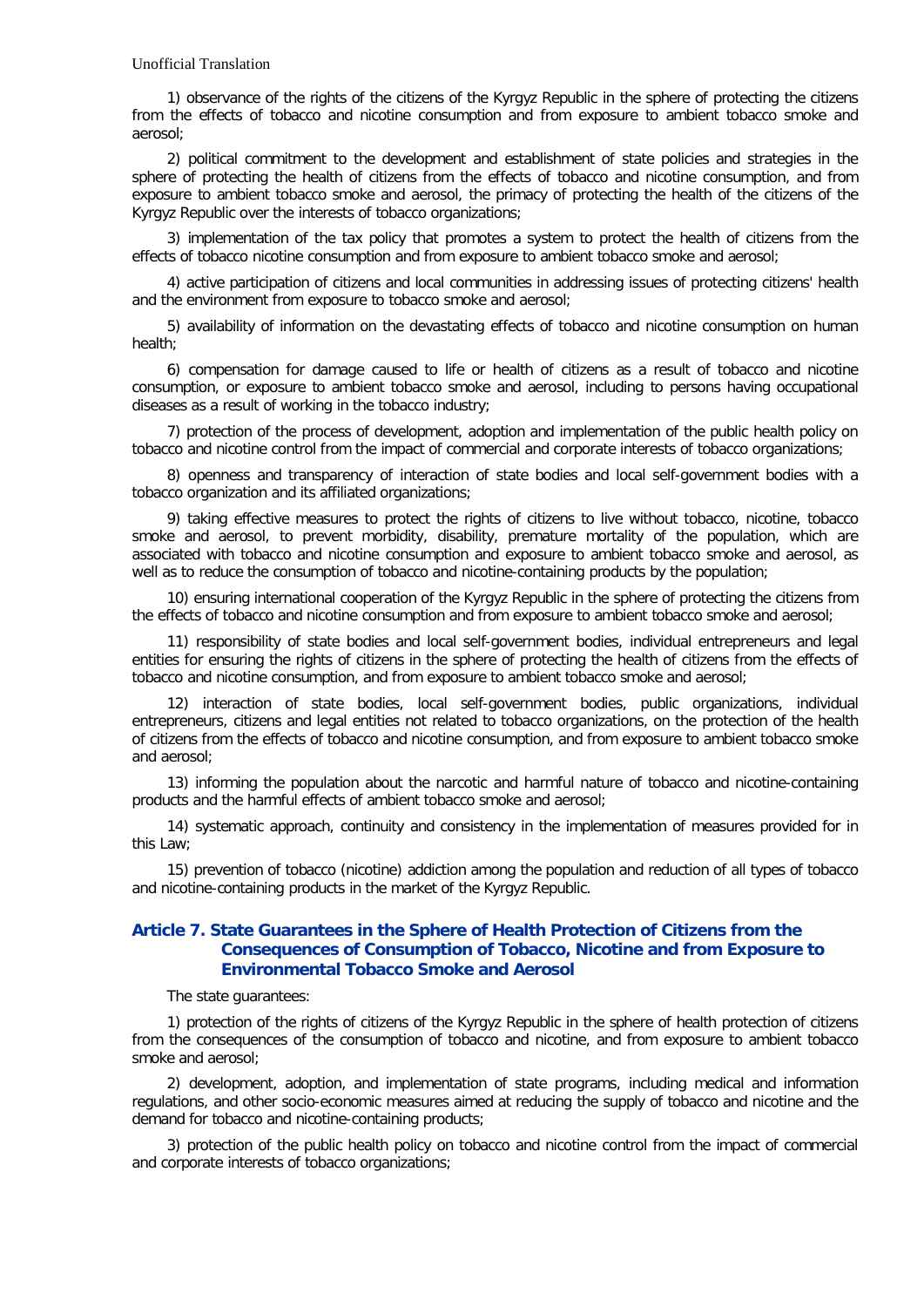4) creating conditions for raising awareness among citizens of the Kyrgyz Republic about the consequences of tobacco use, nicotine and the effects of environmental tobacco smoke and aerosol on human health;

5) treatment of tobacco (nicotine) addiction of the consumers wishing to quit using tobacco and (or) nicotine;

6) implementation of the policy prohibiting the production, import and sale of non-smoking tobacco products and nicotine-containing non-smoking products in the territory of the Kyrgyz Republic;

7) organization and implementation of state control in the sphere of health protection of citizens from the consequences of consumption of tobacco, nicotine and from exposure to environmental tobacco smoke and aerosol.

## **Article 8. Measures to Protect the State Public Health Policy on Tobacco and Nicotine Control**

In order to protect the development and implementation of the public health policy on tobacco and nicotine control and on elimination of the effects of ambient tobacco smoke and aerosol from the influence of tobacco organizations:

1) state bodies are prohibited from establishing any partnership relations with tobacco organizations and providing preferential treatment for tobacco organizations, including in the form of subsidizing them in any way whatsoever;

2) tobacco organizations and their affiliated persons are prohibited from publicly disclosing information on activities within the framework of corporate social responsibility or on related expenses, except in cases when the tax legislation of the Kyrgyz Republic establishes the obligation to disclose such expenses;

3) representatives of tobacco organizations and their affiliated persons are prohibited from participating in any committees or advisory groups under state bodies that develop or implement policies on issues that are the subject of regulation of this Law;

4) it is prohibited, when informing the public about the dangers of tobacco consumption, to report on the use by tobacco organizations of individuals and related organizations that openly or covertly act on behalf of tobacco organizations or in their interests

5) the Cabinet of Ministers of the Kyrgyz Republic is prohibited from developing and approving regulations establishing rules of conduct for state and municipal employees and requirements for their behavior when interacting with tobacco organizations and persons promoting the interests of tobacco organizations;

6) tobacco organizations and their affiliated persons are prohibited from making contributions to political activities.

## **Article 9. Organization of Preventive and Consultative Assistance to Persons with Tobacco (Nicotine) Addiction, Informing on the Dangers of Tobacco and Nicotine Consumption and the Effect on Health of Ambient Tobacco Smoke and Aerosol**

1. In order to prevent and reduce the spread of tobacco (nicotine) addiction, prevent diseases associated with tobacco consumption, nicotine and the effects of ambient tobacco smoke and aerosol on the health of citizens, the Cabinet of Ministers of the Kyrgyz Republic provides:

1) conducting effective medical information, information and educational programs among various segments of the population using all available methods and means of communication and mass media, including information:

a) on the benefits of healthy lifestyle without tobacco and nicotine, as well as tobacco smoke and aerosol;

b) on the negative socio-economic, medical and demographic consequences of tobacco and nicotine consumption;

c) on the goals, strategies and tactics of tobacco organizations;

d) on the scale of tobacco and nicotine consumption in the territory of the Kyrgyz Republic and implemented and (or) planned measures to reduce their consumption using low-cost and cost-effective methods;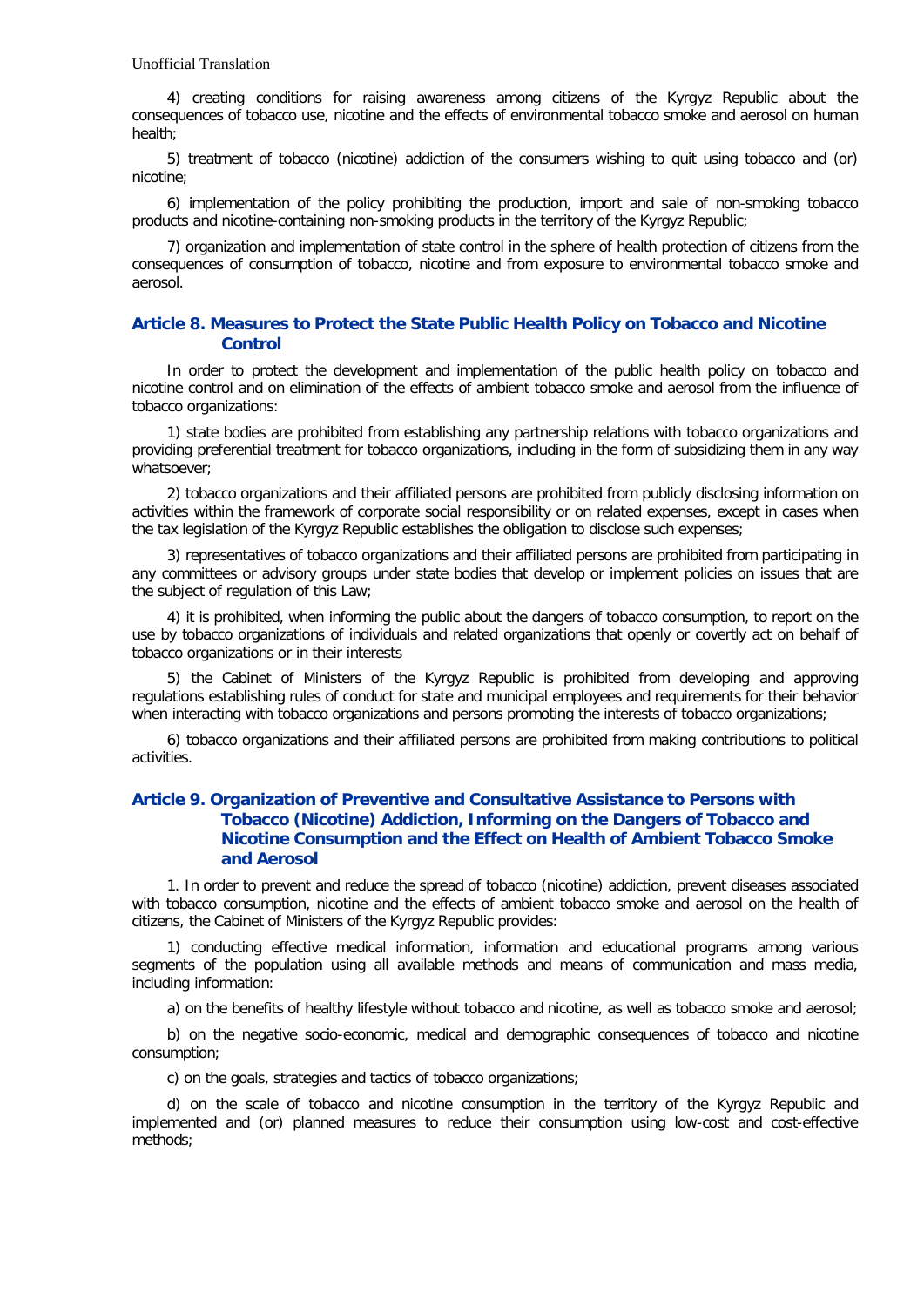e) on the services offering assistance for quitting the consumption of tobacco, nicotine, tobacco and nicotine-containing products;

2) qualified medical consultation and assistance, and behavioral support, as well as treatment of tobacco (nicotine) addiction at the national, local and individual levels by:

a) organization of an assistance hotline at the national level;

b) organization of consultations and (or) treatment of tobacco (nicotine) addiction;

c) organization of systematic and long-term measures for the prevention of tobacco (nicotine) addiction and to prevent and reduce the consequences of tobacco (nicotine) addiction and diseases resulting from tobacco and nicotine consumption.

2. The medical and information regulations for the implementation of this article are developed and approved by the Cabinet of Ministers of the Kyrgyz Republic.

3. The financing of the measures provided for in this article shall be carried out in accordance with article 22 of this Law.

## **Article 10. Scientific Research, Epidemiological Surveillance, Monitoring and Evaluation of Implemented Measures**

1. In order to study the extent and consequences of tobacco and nicotine consumption and of exposure to ambient tobacco smoke and aerosol, as well as to monitor and evaluate the effectiveness of measures aimed at preventing exposure to ambient tobacco smoke and aerosol and reducing tobacco and nicotine consumption, the Cabinet of Ministers of the Kyrgyz Republic provides:

1) conducting scientific research aimed at studying the causes and consequences of the consumption of tobacco and nicotine-containing products;

2) conducting studies of tobacco and nicotine consumption among various population groups, including representative epidemiological studies (epidemiological surveillance);

3) conducting research of various aspects of tobacco and nicotine consumption control in cooperation with competent international and intergovernmental organizations.

2. Based on the results of scientific research, epidemiological surveillance and monitoring, the authorized state body in the sphere of healthcare of the Kyrgyz Republic:

1) analyzes and evaluates the effectiveness of measures aimed at reducing tobacco and nicotine consumption and preventing exposure to ambient tobacco smoke and aerosol on the health of citizens;

2) develops measures controlling the consumption of tobacco and nicotine to be included in the state programs for the protection and promotion of the health of citizens and the development of the health sector;

3) submits a report to the Cabinet of Ministers of the Kyrgyz Republic to set the course of further measures to protect the health of the citizens of the Kyrgyz Republic from the effects of tobacco and nicotine within the framework of this Law;

4) informs state bodies, local self-government bodies and the population about the extent of tobacco and nicotine consumption in the territory of the Kyrgyz Republic and the measures implemented and (or) planned to reduce their consumption;

5) prepares and submits a report on the implementation of the WHO FCTC by the Kyrgyz Republic within its competence.

## **Article 11. Participation of Non-profit Organizations in Consultative, Informational and Research Work on Reducing Tobacco and Nicotine Consumption**

In order to address the issues of informing, educating the population and providing qualified assistance to persons willing to get rid of tobacco (nicotine) addiction, as well as to conduct research, the state authorized body in the sphere of health care attracts relevant professional non-profit organizations in the sphere of health promotion, health protection, education and information.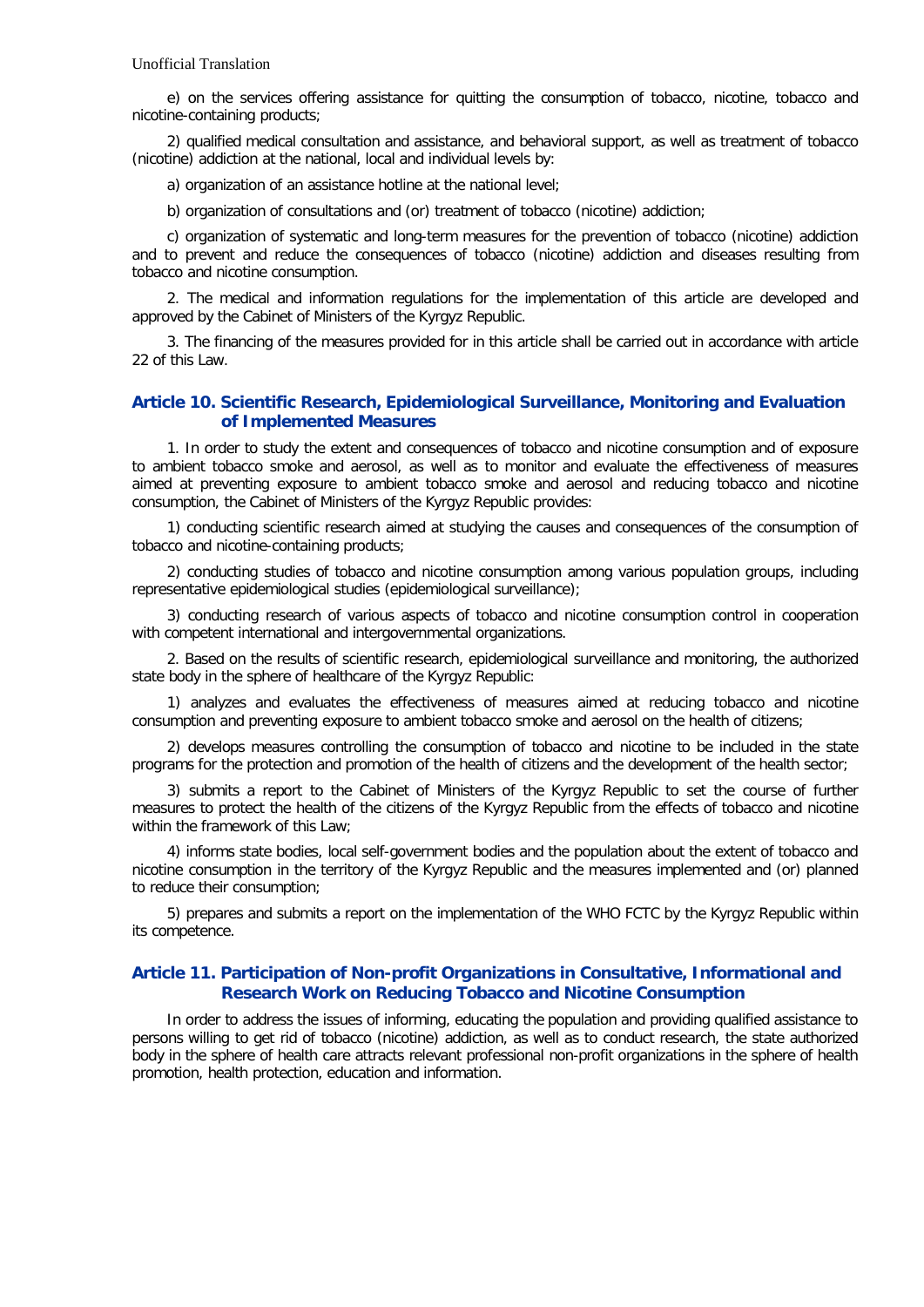## **Chapter 3. Measures Related to Reducing the Demand for Tobacco and Nicotine**

### **Article 12. Pricing and Tax Measures to Reduce the Demand for Tobacco and Nicotine**

The Cabinet of Ministers of the Kyrgyz Republic, in order to reduce the consumption of tobacco and nicotine-containing products and to promote public health, ensures the implementation of tax and pricing policies for all types of tobacco and nicotine-containing products, including products with heated tobacco, ENDS (including electronic cigarettes) and solutions for them, in accordance with the tax legislation of the Kyrgyz Republic and (or) its decisions.

## **Article 13. The Right of Citizens to Air Free from Ambient Tobacco Smoke and Aerosol Emitted by Tobacco Products, Including Products with Heated Tobacco and the ENDS substances**

1. To prevent the exposure to ambient tobacco smoke and aerosol emitted by tobacco products, including products with heated tobacco and ENDS (including electronic cigarettes) substances, including electronic cigarettes, on human health, tobacco and nicotine smoking, including using water pipes (hookah), heat-notburn tobacco products and other smoking accessories, as well as the use of ENDS (including electronic cigarettes) is prohibited:

1) in the following places:

a) in entrances, elevators, stairwells and platforms, in toilets, regardless of departmental subordination and forms of ownership, including in communal areas of apartment buildings, and in auxiliary and utility rooms of shared apartments;

b) in buildings and premises of institutions, youth affairs agencies, culture and sports institutions, social services, and in stadiums;

c) in buildings and premises of railway and bus stations, regardless of departmental subordination and forms of ownership;

d) in buildings, structures, and premises where services are provided to the population, including residential, hotel, household, temporary accommodation and (or) temporary residence, catering facilities, and in non-stationary retail facilities;

e) in buildings and premises of state and local self-government bodies

2) at workplaces and in working areas of buildings, structures and premises;

3) in fire-hazardous places, including gas stations;

4) in catering facilities (food courts) located in premises;

5) in public transport, including taxis, on water-carriers and aircraft, and on local and long-distance trains;

6) in buildings and territories of educational organizations of all levels, organizations for children's recreation, regardless of departmental subordination and forms of ownership, in children's play areas;

7) in buildings of healthcare organizations, regardless of departmental subordination and forms of ownership;

8) in buildings and premises intended for the provision of rehabilitation and spa services;

9) in buildings, structures, and premises where trade services are provided to the population, and on the grounds of covered markets;

10) at public transport stops;

11) in open areas during cultural and sports events, meetings, actions, within the boundaries of beaches, with the exception of places specially designated for smoking.

2. Legal entities and individual entrepreneurs are obliged to exercise control over the fulfillment of the requirements of this article in the spaces, buildings, structures and premises where they carry out their activities.

3. To designate spaces, buildings and facilities where the consumption of tobacco and nicotine-containing products is prohibited, a sign on the prohibition of smoking (consumption) shall be placed; the requirement of the sign and its placement procedure are developed and approved by the authorized state body in the sphere of healthcare.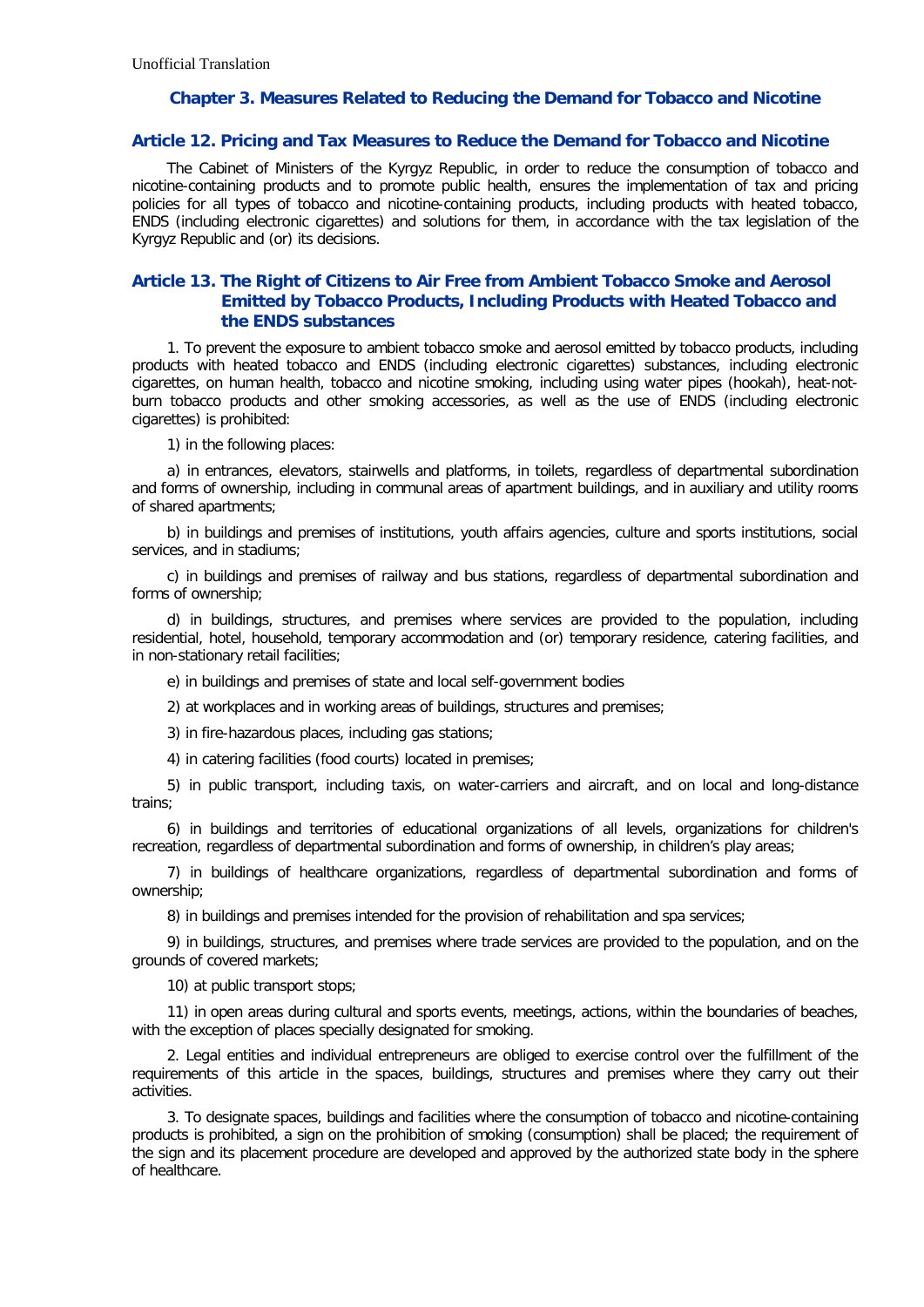4. It is prohibited to place ashtrays and create conditions for smoking tobacco in the areas listed in part 1 of this Article.

5. Managers of airports, regardless of their departmental subordination and forms of ownership, may organize specially allocated isolated premises equipped with ventilation systems at airports and in the areas intended for passengers registered for a flight after preflight inspection, and the areas intended for connecting passengers, in compliance with fire and aviation safety requirements.

### **Article 14. Requirements for Smoking Tobacco Products**

1. The requirements for smoking tobacco products, for the content of information (labeling) for tobacco consumers, for the rules for submitting a report on the composition of tobacco products and on released substances, as well as the procedures for evaluation of the compliance of tobacco products are established by the Technical Regulations of the Customs Union "Technical Regulations for Tobacco Products" (TR CU 035/2014).

2. Compliance monitoring for smoking tobacco products manufactured in the Kyrgyz Republic and(or) imported into the territory of the Kyrgyz Republic with the requirements of the Technical Regulations of the Customs Union "Technical Regulations for Tobacco Products" (TR CU 035/2014) is carried out by the state bodies authorized by the Cabinet of Ministers of the Kyrgyz Republic.

### **Article 15. Requirements for Non-smoking Tobacco Products and Nicotine-containing Non-smoking Products**

1. Production, import and circulation (including storage, wholesale and retail trade, and export) of nonsmoking tobacco products and nicotine-containing non-smoking products are prohibited in the territory of the Kyrgyz Republic, with the exception of naswar.

#### (Part 1 of Article 15 comes into force on December 28, 2021)

2. Mandatory requirements for the composition of naswar and the rules of its circulation are established by the Cabinet of Ministers of the Kyrgyz Republic.

#### (Part 2 of Article 15 comes into force on September 28, 2024)

3. The Cabinet of Ministers of the Kyrgyz Republic, in order to prevent and reduce the consumption of naswar, provides:

1) phased reduction of the area intended for the cultivation of tobacco used in the production of naswar;

2) transition to economically viable alternative activities involving the cultivation and sale of healthful crops instead of tobacco cultivation;

#### (Paragraph 2 of Part 3 of Article 15 comes into force on September 28, 2024)

3) medical consultative assistance to the population in accordance with [article 9](http://base.spinform.ru/show_doc.fwx?rgn=134951#A000000011) of this Law.

## **Article 16. Requirements for Warning about the Dangers of Tobacco Products Consumption and about Other Information Intended for Placement on Consumer Packaging of Tobacco Products, ENDS, Including Electronic Cigarettes, Products with Heated Tobacco, Naswar, and Water Pipes**

1. Each consumer packaging of tobacco products, including products with heated tobacco and heat-notburn tobacco products, ENDS (including electronic cigarettes) and ENDS liquids, naswar and water pipes, must contain a warning about the dangers of their consumption and use in the state and official languages in the form of text inscription and illustrated color drawings.

2. A warning about the dangers of tobacco consumption applied to consumer packaging of smoking tobacco products is placed in accordance with the rules established by the Technical Regulations of the Customs Union "Technical Regulations on Tobacco Products" (TR CU 035/2014).

3. The list and parameters of warnings about the dangers of smoking tobacco (tobacco blend) and (or) a non-tobacco mixture using water pipes (hookah), products with heated tobacco, and the dangers of the use of ENDS (including electronic cigarettes) are developed by the authorized state body in the sphere of health care and are approved by the Cabinet of Ministers of the Kyrgyz Republic.

### (Part 3 of Article 16 comes into force on March 28, 2023)

4. The warnings specified in part 3 of this Article must not be printed on transparent outer wrapping film or any other outer wrapping material or covered over by other printed information and may be partially covered over with stamps, except on the front side of the consumer package.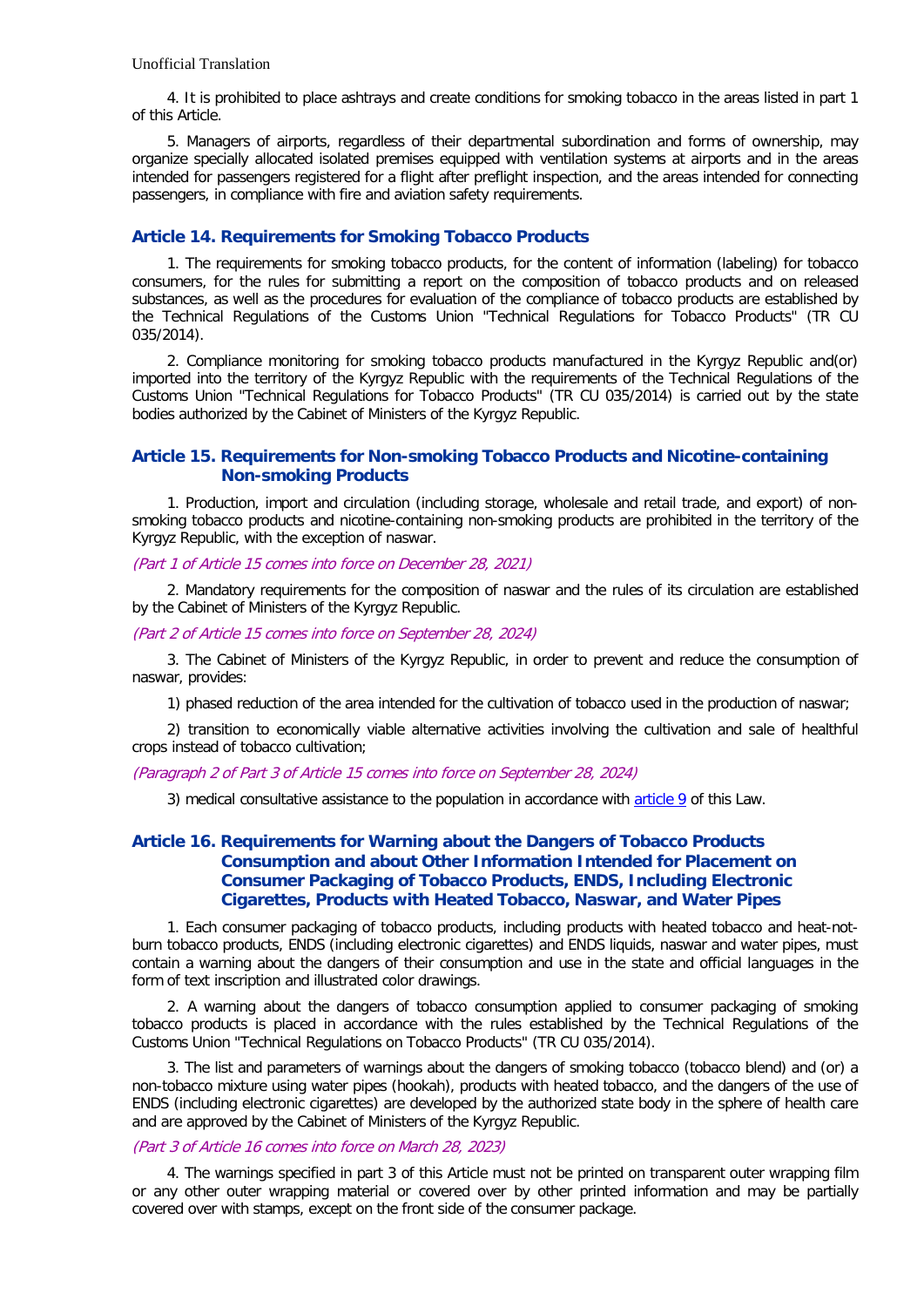#### (Part 4 of Article 16 comes into force on March 28, 2023)

5. The text of the warnings specified in part 3 of this article must be marked with clear, legible, easy to read, indelible letters or symbols, resistant to climatic factors.

### (Part 5 of Article 16 comes into force on March 28, 2023)

6. The means and methods of applying the warnings specified in part 3 of this article to consumer packaging must ensure their safety during transportation, storage and sale of products.

#### (Part 6 of Article 16 comes into force on March 28, 2023)

7. Each consumer package of naswar must contain a warning about the dangers of naswar consumption in the state (on the front side) and official (on the reverse side) language that occupies at least 65 percent of the area of each of the main sides of the consumer packaging.

#### (Part 7 of Article 16 comes into force on March 28, 2023)

8. Information on the content of systemic poisons, and carcinogenic and mutagenic substances is applied to the side of the naswar consumer packaging in a color contrasting with the main color of the consumer packaging, in the Helvetica font in the form of an inscription: "Contains systemic poisons, and carcinogenic and mutagenic substances", occupying at least 17 percent of the surface area of the side of the naswar consumer packaging.

#### (Part 8 of Article 16 comes into force on March 28, 2023)

9. Each water pipe must contain a warning about the dangers of smoking tobacco and(or) a non-tobacco mixture using water pipes in the state (on the front side) and official (on the reverse side) languages, occupying at least 65 percent of the main area of the largest part of the device (shaft).

### (Part 9 of Article 16 comes into force on March 28, 2023)

10. On water pipes that entered the market of the Kyrgyz Republic before the effective date of the Law, including those used for their intended purpose in public places, a warning must be applied to a sticker with one-sided waterproof lamination, which is glued to the device in such a way that it covers the main visible part of the device (shaft) on both sides.

### (Part 10 of Article 16 comes into force on March 28, 2023)

11. Each consumer packaging of heated tobacco products and heat-not-burn tobacco products must contain a warning about the dangers of tobacco smoking in the state (on the front side) and official (on the reverse side) language that occupies at least 65 percent of the area of each of the main sides of consumer packaging.

### (Part 11 of Article 16 comes into force on March 28, 2023)

12. Each consumer package of ENDS (including electronic cigarettes) and solutions for them must contain a warning about the dangers of using ENDS (including electronic cigarettes) in the state (on the front side) and official (on the reverse side) language, occupying at least 65 percent of the area of each of the main sides of consumer packaging.

### (Part 12 of Article 16 comes into force on March 28, 2023)

13. It is not allowed to put misleading information on consumer packaging of ENDS (including electronic cigarettes) and ENDS liquids, products with heated tobacco and heat-not-burn tobacco products, including:

1) any term, description, trademark (trade sign), and(or) colors of trademarks (trade signs), symbolic or other sign that directly or indirectly create a false impression as to the product characteristics, and also that a certain product is less harmful than other similar products, including due to the way they are consumed, including information indicating the absence of resins;

2) any word or phrase that facilitates association of the product with a food product, a food additive or a medicinal product, including medicinal herbs, including those that create the idea that the product tastes like a food product or a medicinal product, including medicinal herbs (including words such as "cherry", "strawberry", "apple", "chocolate", "mint"), cognate, analogues of such words in foreign languages, as well as words translated from foreign languages into the state and (or) official languages, analogues of such words, signs, symbols and other designations;

3) quantitative indicators of the content of resin, nicotine and carbon monoxide in smoke, steam or aerosol products, as well as information containing statements that:

a) the use of this product reduces the risk of diseases related to the consumption of tobacco products or to the use of other similar products and ENDS, including due to the way they are consumed;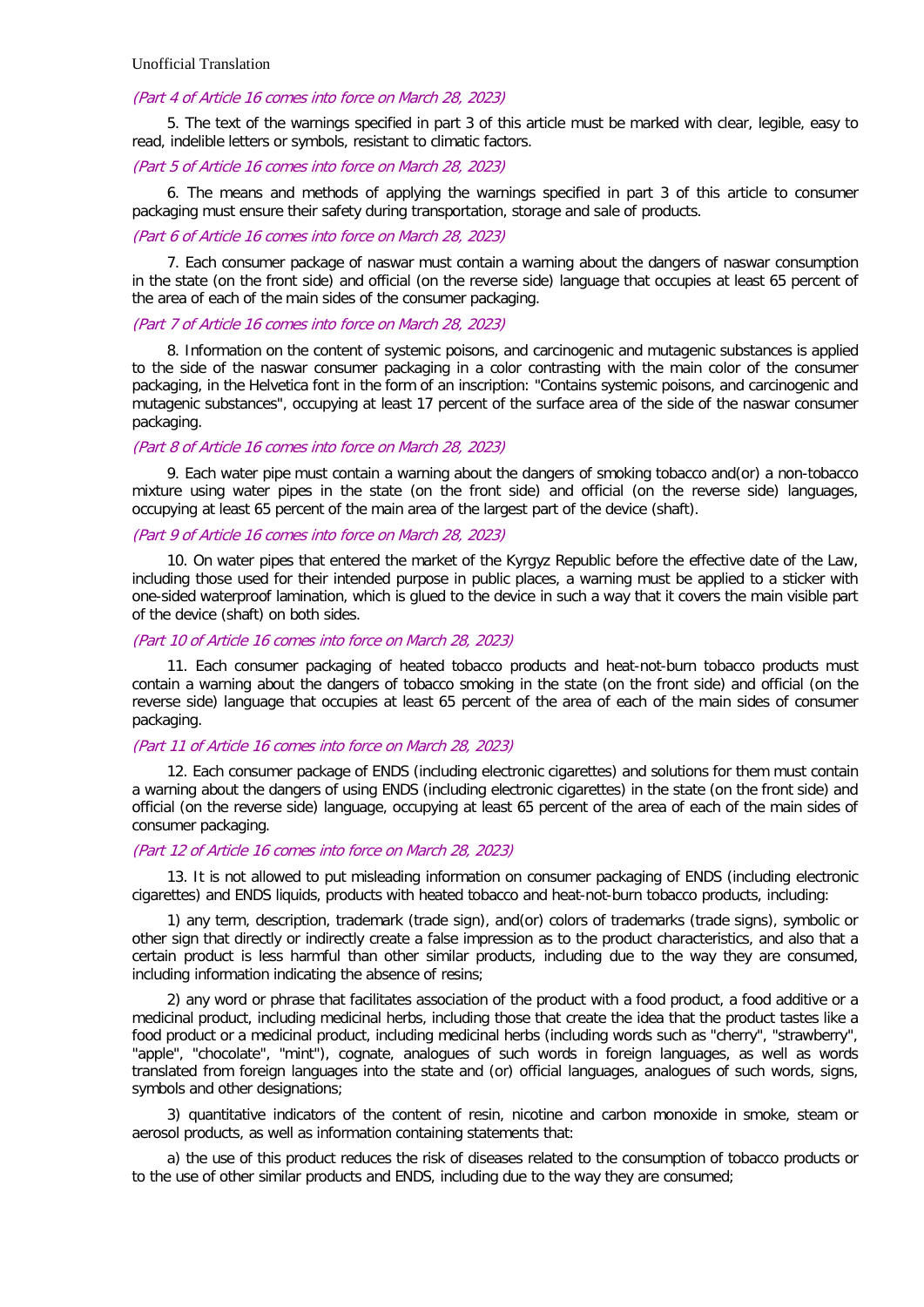b) the risk of diseases related to the consumption of this product is reduced due to the absence (reduced content) of the substance released during the consumption of tobacco products and an ENDS substance.

14. The manufacturer and (or) importer (seller) of the products specified in this article must ensure that the warnings specified in part 3 of this article are applied to such products in accordance with the mock-up designs within a period not exceeding 12 months from the date of their approval.

## **Article 17. Prohibition of Sponsorship, Advertising and Stimulation of Sales of Tobacco and Nicotine-containing Products, Water Pipes, Products with Heated Tobacco, ENDS (including Electronic Cigarettes) and ENDS liquids**

1. In order to protect the health of citizens from the effects of tobacco and nicotine, the following is prohibited:

1) tobacco and nicotine sponsorship;

2) advertising and stimulation of the sales of tobacco, tobacco products and(or) consumption of tobacco and tobacco-nicotine products, products with heated tobacco, heat-not-burn tobacco products, ENDS (including electronic cigarettes) and ENDS liquids, water pipes and other smoking accessories, including:

a) use of price discounts through coupons, vouchers and otherwise;

b) their free distribution among the population, including in the form of gifts;

c) organization of mass cultural and sports events, public actions and contests, intended for, resulting or probably resulting in a direct or indirect incentive to purchase or consume tobacco products, including products with heated tobacco, and ENDS (including electronic cigarettes);

d) use of tobacco products and smoking accessories, including products with heated tobacco and heatnot-burn tobacco products, ENDS (including electronic cigarettes) and water pipes, as prizes during mass cultural events;

e) manufacturing, selling and distributing of sweets, chewing gums, toys and other food and non-food products imitating tobacco products, or using trademarks (logos) of tobacco or nicotine-containing products, as well as tobacco organizations:

3) wholesale and retail trade of tobacco products, including products with heated tobacco and heat-notburn tobacco products, nicotine-containing products, ENDS (including electronic cigarettes) and ENDS liquids, water pipes and other smoking accessories by displaying (exhibiting) and demonstrating them in retail facilities, while:

a) information on tobacco products, including products with heated tobacco and heat-not-burn tobacco products, ENDS (including electronic cigarettes) and ENDS liquids, water pipes and other smoking accessories offered for retail trade, is brought by the seller to the attention of buyers by placing in the display area a list of tobacco and nicotine-containing products, with the text in lowercase letters in black on a white background, in Times New Roman font and size no more than 14 pt, compiled in alphabetical order, indicating the price and without the use of any graphic images, colors and drawings;

b) demonstration of tobacco products, including products with heated tobacco and heat-not-burn tobacco products, ENDS (including electronic cigarettes) and ENDS liquids, water pipes and other smoking accessories is carried out only at the request of the buyer after familiarization of the buyer with their list;

c) tobacco products, including products with heated tobacco and heat-not-burn tobacco products, ENDS (including electronic cigarettes) and ENDS liquids, water pipes and other smoking accessories at the actual place of sale shall be stored in closed cabinets;

d) it is prohibited to place anywhere, including cabinets for storing tobacco products, any information on products with heated tobacco and heat-not-burn tobacco products, ENDS (including electronic cigarettes) and ENDS liquids, water pipes and other smoking accessories, advertising and promoting the consumption and purchase of those products, including through the use of design, images, trademarks and logos of tobacco and nicotine-containing products, and the names of manufacturers or importers of tobacco and nicotine-containing products.

### (Paragraph 3 of Part 1 of Article 17 comes into force on March 28, 2022)

2. It is not allowed to demonstrate tobacco products, including products with heated tobacco and heatnot-burn tobacco products, nicotine-containing products, ENDS (including electronic cigarettes) and water pipes, the process of tobacco and nicotine consumption in newly created audiovisual works intended for children, including television and video films, theatrical and entertainment performances, radio, television, video- and newsreel programs, as well as public performance, broadcasting, cable transmission and any other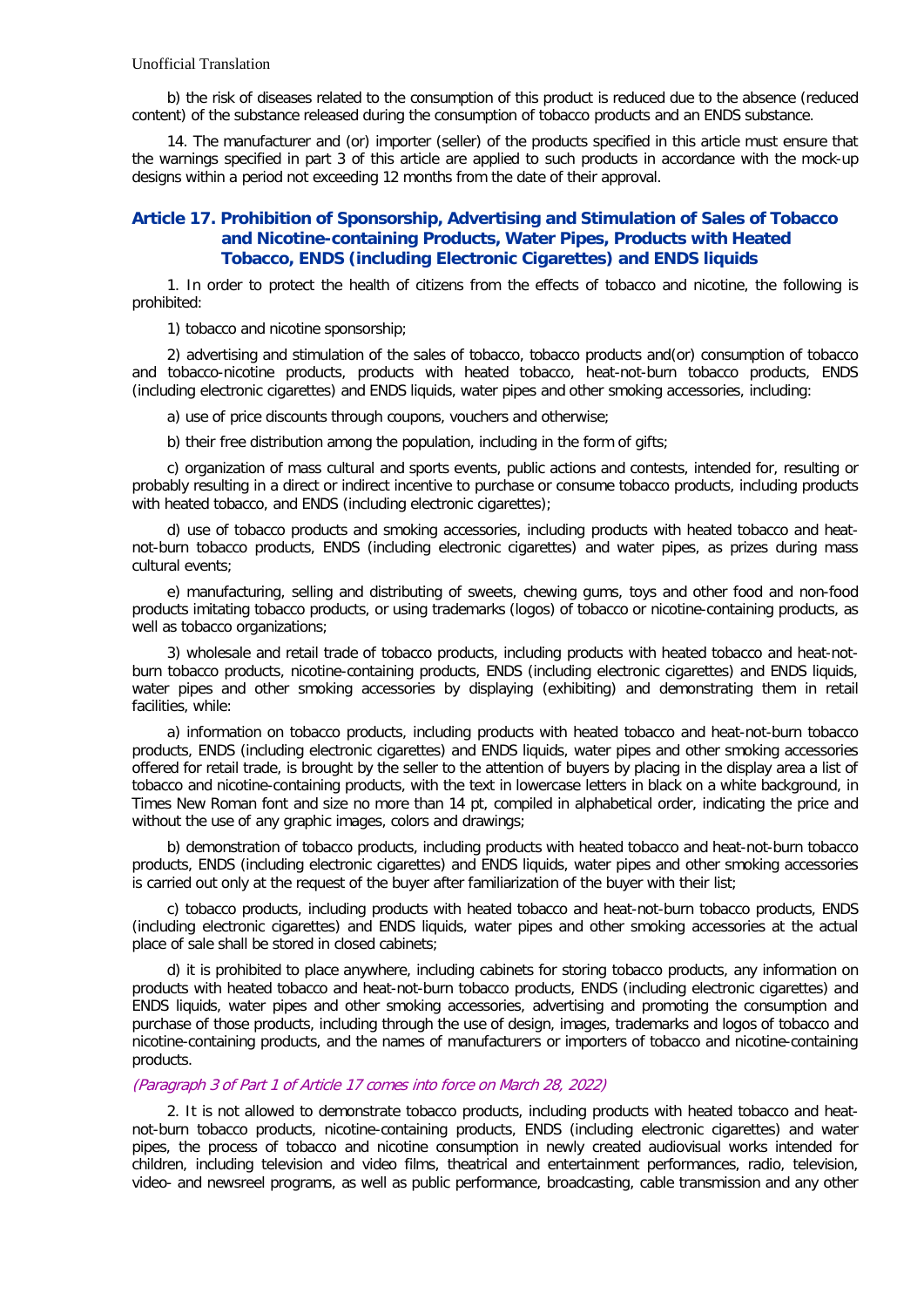use of those works, performances, or programs in which those products and the process of their consumption are demonstrated.

#### (Part 2 of Article 17 comes into force on March 28, 2022)

3. It is not allowed to demonstrate tobacco products, including products with heated tobacco and heatnot-burn tobacco products, nicotine-containing products, ENDS (including electronic cigarettes) and water pipes, the process of tobacco and nicotine consumption in newly created audiovisual works intended for children, including television and video films, theatrical and entertainment performances, radio, television, video- and newsreel programs, as well as public performance, broadcasting, cable transmission and any other use of those works, performances, or programs in which those products and the process of their consumption are demonstrated, except in cases where such action is an integral part of the artistic intent.

#### (Part 3 of Article 17 comes into force on March 28, 2022)

4. When demonstrating previously created audiovisual works, including television and video films, and television, video and newsreel programs, in which tobacco products are demonstrated, including heated tobacco products and HNB-systems, nicotine-containing products, ENDS (including electronic cigarettes), water pipes and the process of tobacco and nicotine consumption, the broadcaster or organizer of the demonstration must ensure, immediately before or during the demonstration, broadcasting of social advertising about the dangers of tobacco and nicotine consumption.

### (Part 4 of Article 17 comes into force on March 28, 2022)

5. It is allowed to demonstrate tobacco products, including heated tobacco products and HNB-systems, nicotine-containing products, ENDS (including electronic cigarettes), water pipes and the process of tobacco and nicotine consumption when informing the public about the dangers of tobacco and nicotine consumption and the harmful effects of ambient tobacco smoke and aerosol or ENDS (including electronic cigarettes) and heated tobacco products when conducting public health information campaigns, including in the media.

## **Article 18. Reporting of Manufacturers and Importers of Heated Tobacco Products, HNBsystems, ENDS (Including Electronic Cigarettes) and ENDS Liquids, Supplying their Goods to the Market of the Kyrgyz Republic**

1. Manufacturers and importers of ENDS (including electronic cigarettes) and ENDS liquids, heated tobacco products, HNB-systems, supplying their goods to the market of the Kyrgyz Republic, are obliged annually, no later than March 31 of the year following the reporting year, to submit a report to the authorized state body in the sphere of health care, including:

1) information on manufactured and(or) imported into the market of the Kyrgyz Republic ENDS (including electronic cigarettes) and ENDS liquids, heated tobacco products, HNB-systems for each type and trade name;

2) data on the target category of citizens for the design of this product;

3) data on the application of hazard warnings concerning:

- a) smoking of heated tobacco products;
- b) smoking of tobacco and (or) tobacco-free mixture using water pipes;

c) consumption of ENDS (including electronic cigarettes) and ENDS liquids, in accordance with the procedure established by the Cabinet of Ministers of the Kyrgyz Republic;

4) information on the compliance of those products with the requirements established by this Law, the legislation of the Kyrgyz Republic on technical regulation and the technical regulations of the Eurasian Economic Union;

5) information on the toxicological studies conducted and the results of those studies, indicating the used methods, measurement techniques and types of measuring instruments. The fact of conducting toxicological studies and their results cannot be a trade secret.

2. State bodies authorized by the Cabinet of Ministers of the Kyrgyz Republic may, if necessary, require random inspections to evaluate the compliance of manufactured products with the requirements established by this Law. Those studies can be conducted both in the Kyrgyz Republic and in cooperation with the centers of the World Health Organization accredited by a recognized certifying body in accordance with Standard 17025 (General requirements for the competence of testing and calibration laboratories) of the International Organization for Standardization (ISO), in accordance with the methodology adopted within the framework of the guidelines for the implementation of the WHO FCTC.

3. The authorized state body in the sphere of health care annually informs consumers about the content of toxic ingredients in heated tobacco products, ENDS, including electronic cigarettes and liquids for them, the substances released by them, as well as about the content of the report of the tobacco organization on the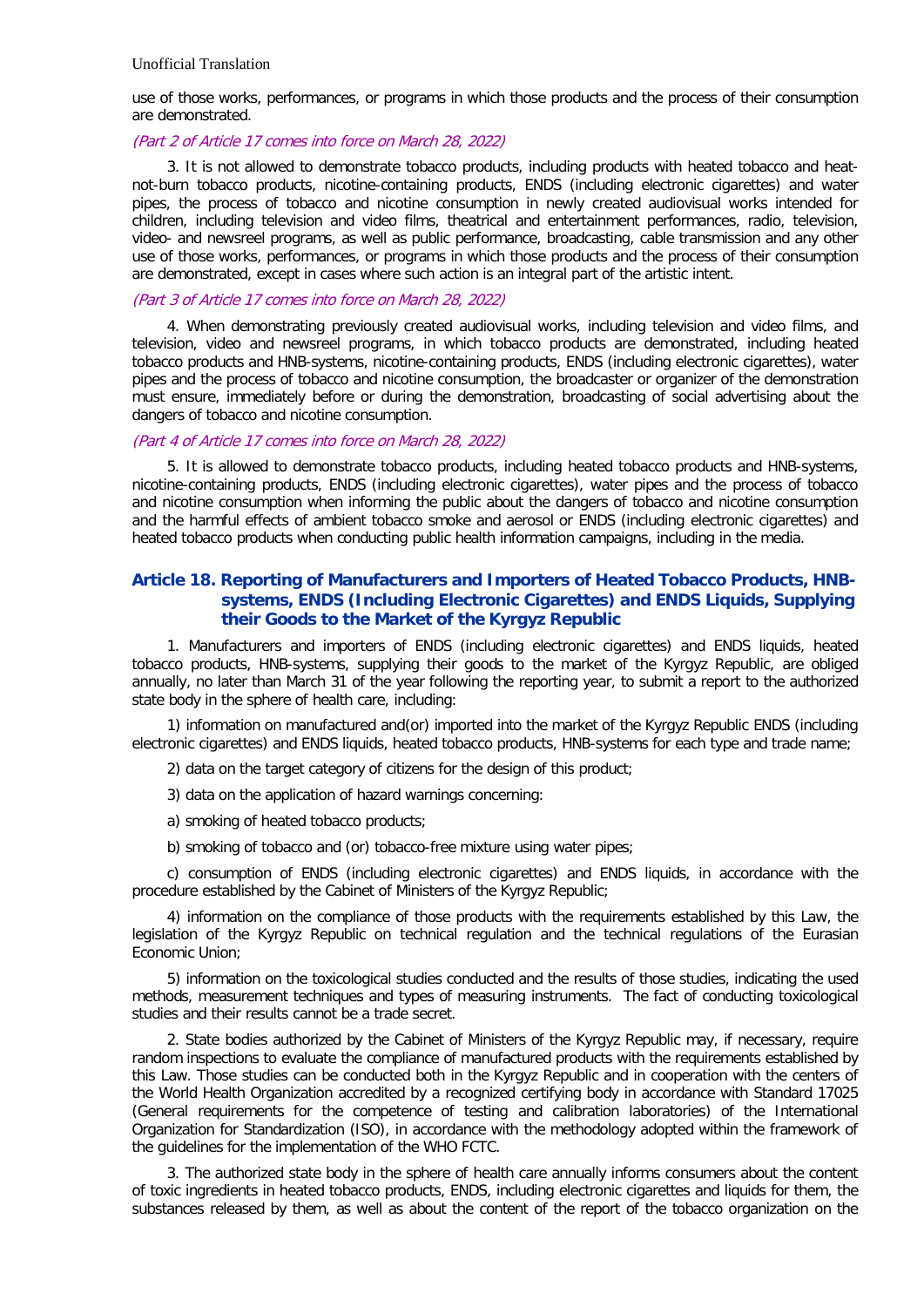compliance of manufactured products with the requirements established by the Law, the legislation of the Kyrgyz Republic and the law of the Eurasian Economic Union.

(Article 18 comes into force on March 28, 2023)

## **Chapter 4. Measures to Reduce the Supply of Tobacco and Nicotine**

## **Article 19. Requirements for Trade in Tobacco Products, ENDS (including electronic cigarettes) and ENDS liquids, Heated Tobacco Products, and HNB-systems**

1. Selling of tobacco products, ENDS (including electronic cigarettes) and ENDS liquids, heated tobacco products, HNB-systems and other smoking accessories is prohibited in the territory of the Kyrgyz Republic:

1) to persons and by persons under the age of eighteen;

2) in the following places:

a) in buildings and premises of institutions, youth affairs agencies, social services, cultural and sports institutions, and in stadiums;

b) in buildings and premises of state and local self-government bodies;

c) at workplaces and in working areas of buildings, structures and premises;

d) in public transport, including taxis, on water-carriers and aircraft, and on local and long-distance trains;

e) in buildings and territories of educational organizations of all levels, organizations for children's recreation, regardless of departmental subordination and forms of ownership, in children's play areas;

f) in buildings of healthcare organizations, regardless of departmental subordination and forms of ownership;

g) in buildings and premises intended for the provision of rehabilitation and spa services;

h) in open areas during cultural and sports events, meetings, and actions;

3) by way of street peddling;

4) using vending machines.

2. It is not allowed to:

1) carry out retail trade in cigarettes contained in an amount of less than or more than twenty pieces per unit of consumer packaging (pack);

2) carry out retail trade in cigarettes and mouthpiece cigarettes by single item;

3) carry out trade in tobacco products without consumer packaging;

4) carry out trade in tobacco products, including heated tobacco products and HNB-systems, nicotinecontaining products, ENDS (including electronic cigarettes) and ENDS liquids, packed in one consumer container with goods that are not tobacco and nicotine-containing products, as well as with devices for their consumption;

5) carry out trade in tobacco products, including heated tobacco products and HNB-systems, ENDS (including electronic cigarettes) and ENDS solutions in the event of non-compliance with the requirements established by this Law, the legislation of the Kyrgyz Republic on technical regulation, the Technical Regulations of the Customs Union "Technical Regulations for Tobacco products" (TR CU 035/2014), and other technical regulations of the Customs Union;

6) sales in all types of tobacco products, including heated tobacco products and HNB-systems, ENDS (including electronic cigarettes) and ENDS liquids, without warnings about the dangers of their consumption;

### (Paragraph 6 of Part 2 of Article 19 comes into force on March 28, 2023)

7) carry out retail trade in pure nicotine, nicotine salts, as well as nicotine solution if the nicotine content in the solution exceeds 20 mg/ml.

3. Persons engaged in the selling of tobacco products, including heated tobacco products and HNBsystems, ENDS (including electronic cigarettes) and ENDS liquid, water pipes, are obliged to place posters in a prominent place next to each cash register (or the place where payments for purchased goods are made) with information on the prohibition of the trade in tobacco products, including heated tobacco products and HNBsystems, ENDS (including electronic cigarettes) and ENDS liquid, water pipes and other smoking accessories to persons under the age of eighteen. The size of each poster must be at least 1000 sq.cm.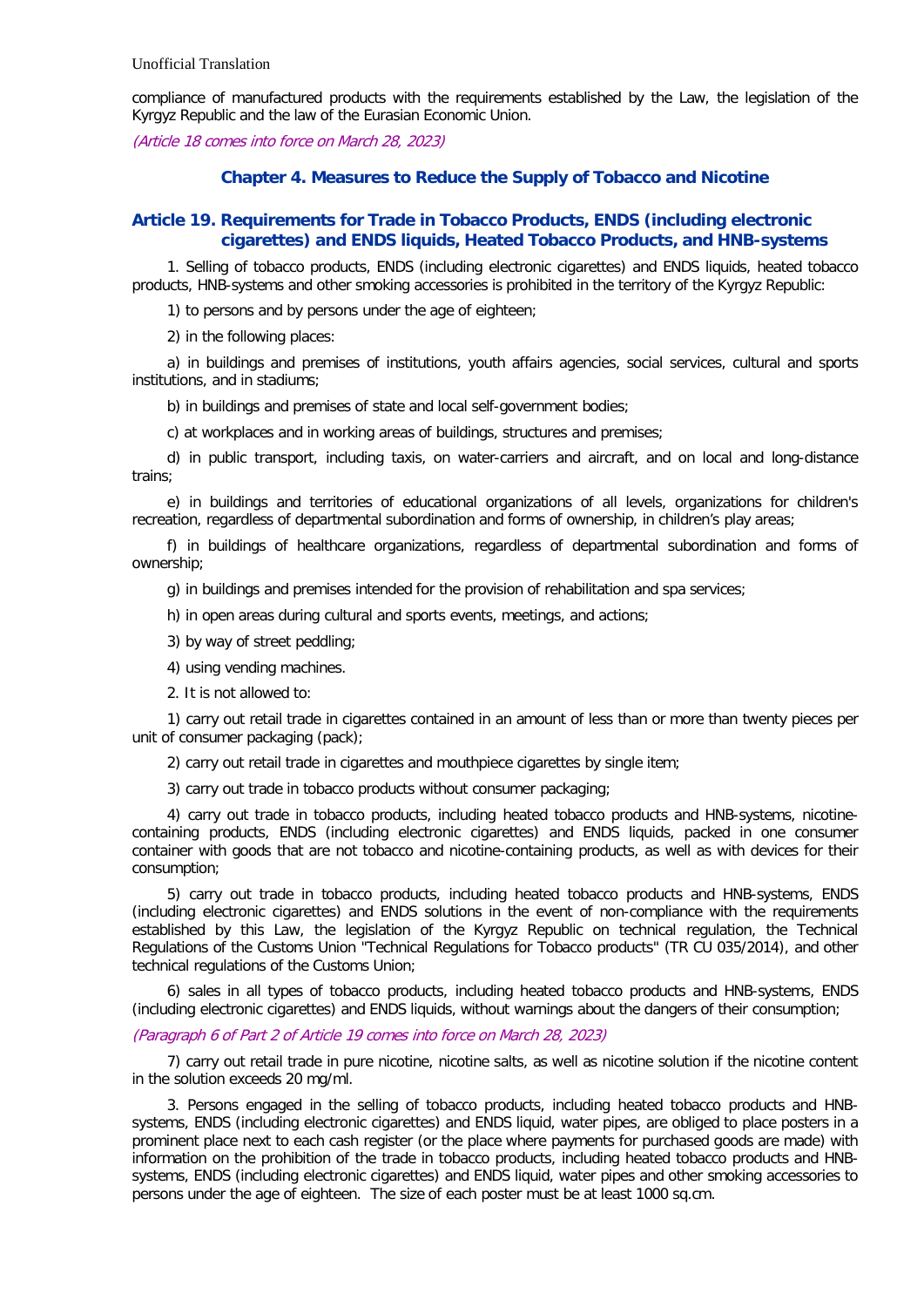4. Persons engaged in the trade in tobacco products, including heated tobacco products and HNBsystems, ENDS (including electronic cigarettes) and ENDS liquid, water pipes and other smoking accessories:

1) in case of doubt about the age of the buyer, are obliged to demand the presentation of identity documents;

2) in case of non-presentation of identity documents, are obliged to refuse to sell the products specified in this part.

### **Article 20. Elimination of Illicit Trade in Tobacco and Nicotine-containing Products**

1. The elimination of illicit trade in tobacco products is carried out in accordance with the WHO FCTC and its protocols, international treaties entered into force in accordance with the procedure established by law, to which the Kyrgyz Republic is a party, this Law, the legislation on violations of the Kyrgyz Republic and the criminal legislation.

2. All tobacco products that do not meet the requirements of the Technical Regulations of the Customs Union "Technical Regulations for Tobacco Products" (TR CU 035/2014) are subject to seizure in accordance with the procedure established by the Cabinet of Ministers of the Kyrgyz Republic.

3. All heated tobacco products and HNB-systems, nicotine-containing products, ENDS (including electronic cigarettes) and ENDS liquid, water pipes and other smoking accessories that do not comply with the requirements of this Law are subject to seizure in accordance with the procedure established by the Cabinet of Ministers of the Kyrgyz Republic.

4. Funds received from illicit trade and(or) production and import of tobacco and nicotine-containing products, and devices for their consumption, must be confiscated and transferred to the republican budget in accordance with the procedure established by the Cabinet of Ministers of the Kyrgyz Republic.

## **Article 21. State Control in the Sphere of Protection of Citizens' Health from the Effects of Tobacco and Nicotine Consumption, and Exposure to Ambient Tobacco Smoke and Aerosol**

State control in the sphere of protecting the health of citizens from the effects of tobacco and nicotine consumption, and exposure to ambient tobacco smoke and aerosol is exerted by authorized state bodies within their competence.

## **Chapter 5. Final Provisions**

## **Article 22. Financing of the Measures to Protect Citizens' Health from the Effects of Tobacco and Nicotine Consumption, and from Exposure to Ambient Tobacco Smoke and Aerosol**

Financing of measures to protect the health of citizens from the effects of tobacco and nicotine consumption, and from exposure to ambient tobacco smoke and aerosol is drawn from:

1) the republican and local budgets;

2) grants, contributions, donations of organizations, public groups (associations, movements), and citizens not involved with tobacco organizations.

### **Article 23. Compensation for Damage Caused to the Health of Citizens**

1. Citizens have the right to compensation for damage caused to their health as a result of the consumption of tobacco products, including heated tobacco products, nicotine-containing products, ENDS (including electronic cigarettes) and(or) exposure to ambient tobacco smoke and aerosol, as well as caused during the production of tobacco and nicotine-containing products.

2. The amount of damage caused and the procedure for compensation for damage are established by a court decision.

### **Article 24. Responsibility for violation of the current Law**

For violation of the legislation in the sphere of protecting the health of the citizens of the Kyrgyz Republic from the effects of tobacco and nicotine consumption, and exposure to ambient tobacco smoke and aerosol, the disciplinary and civil liability is established, provided for by the legislation on violations of the Kyrgyz Republic.